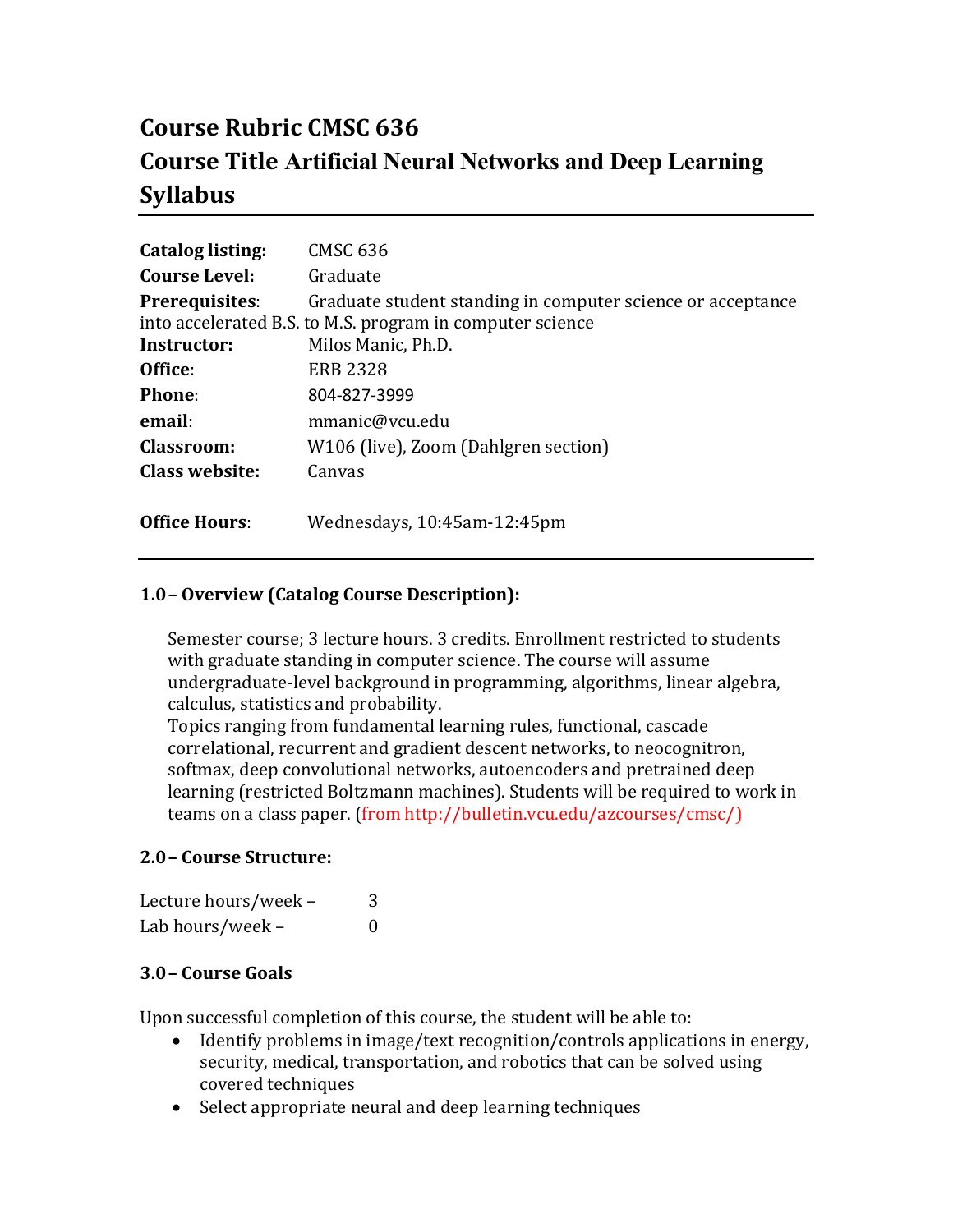• Apply covered techniques to real world problems

## **4.0– Major Topics Covered:**

- Definitions and history of neural networks
- Neuro architectures as necessary building blocks for the DL techniques
- Traditional neural networks, learning rules
- Recurrent Networks and Back Propagation, associative memories
- Deep Learning & Neocognitron
- Deep Convolutional Neural Networks, feature extraction,
- Deep Belief Networks, Restricted Boltzman Machines, Autoencoders
- Training of Deep Neural Networks
- Applications and examples (Google, image/speech recognition, NLP)

## **5.0– Textbook(s):**

Goodwellow, Y. Bengio, A. Courville, Deep Learning, MIT, 2016, <http://www.deeplearningbook.org/>

Li Deng, Dong Yu, Deep Learning, Methods and Applications, Foundations and Trends in Signal Processing, Vol. 7, Nos. 3-4 (2013) 197-387, 7:3-4, c 2014, http://research.microsoft.com/apps/pubs/default.aspx?id=209355

On traditional neural networks (various books will do): Simon Haykin, "Neural Networks: A Comprehensive Foundation", any edition of the "Neural Networks and Learning Machines" (Nov, 2008), Publisher: Prentice Hall; Format: Hardcover, ISBN-10: 0131471392 ISBN-13: 9780131471399

## **Purchasing of a textbook is NOT required**.

#### **6.0– Class Schedule:**

• Lecture: M W, 09:30am-10:45am

## **7.0– Evaluation:**

## **General Instructions:**

A  $(90 - 100)$  % B  $(80 - 89)\%$ C  $(70 - 79)\%$ D  $(60 - 69)$  %  $F(0-59)$